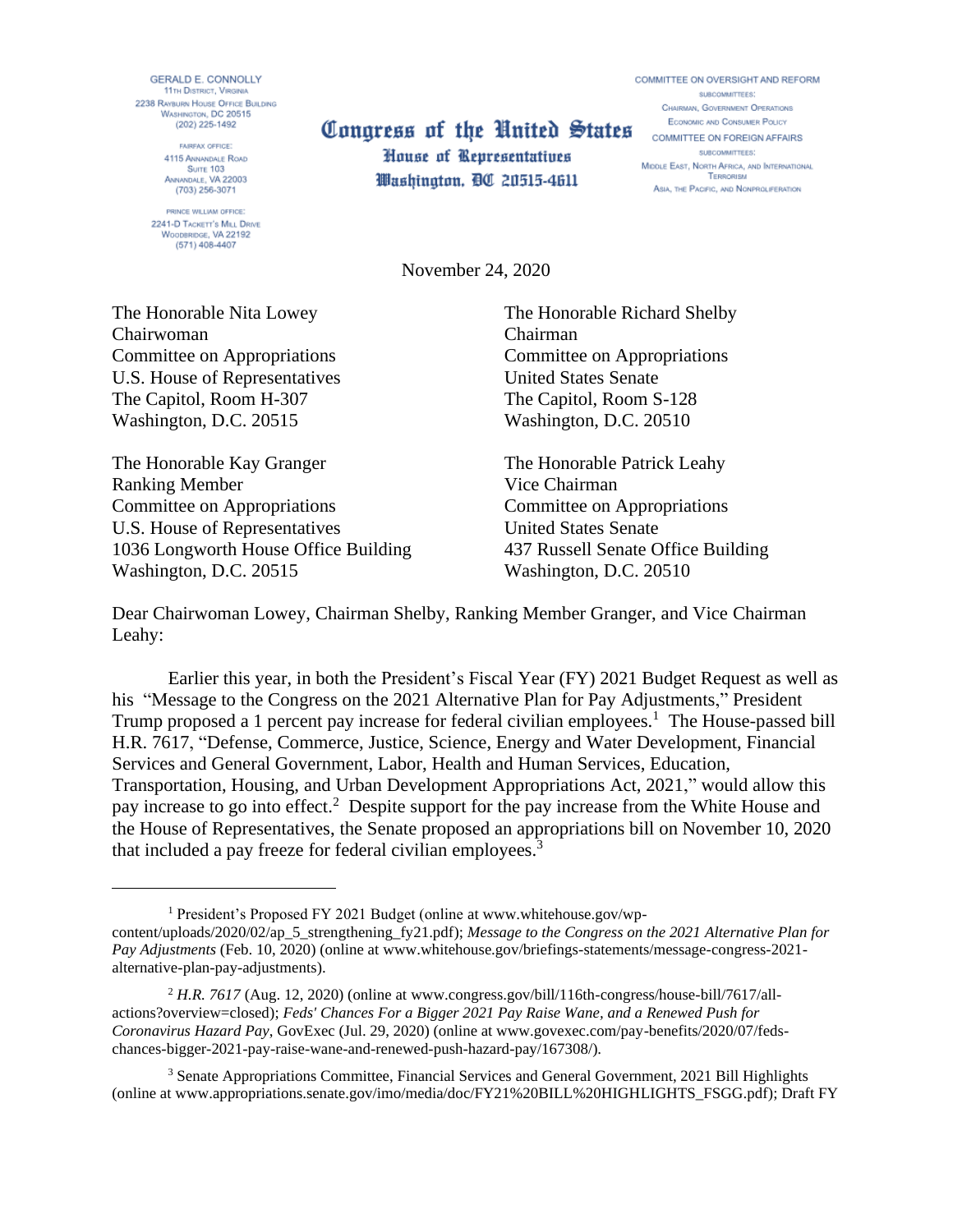The Honorable Nita Lowey The Honorable Richard Shelby The Honorable Kay Granger The Honorable Patrick Leahy Page 2

We firmly believe that our federal civilian workforce deserves at least a 3 percent pay increase, which would be parity with the military. 4 Absent an agreement on pay parity for federal employees, we respectfully urge you to retain the 1 percent pay increase for federal civilian employees in FY 2021 appropriations legislation as requested by the President and agreed to by the House of Representatives.

With the expectation of a 1 percent pay increase based on the President's own recommendation, agencies will have already accounted for the increase in their budgets. More importantly, more than 2 million federal civilian employees have likewise been expecting this increase and incorporated it into their family budgets. 5

As we learned after last year's government shutdown, the majority of the federal workforce is already living paycheck to paycheck.<sup>6</sup> Yet, these dedicated individuals have remained undeterred from providing critical services and maintaining the operations of their respective agencies, even in the face of a global pandemic. Under extraordinary conditions, federal civilian employees have stayed on mission, working from home while simultaneously juggling family obligations. Some employees have even risked their own health and that of their families to deliver mail, collect census responses, provide healthcare to veterans, inspect meat and poultry facilities, and research cures for COVID-19.<sup>7</sup> Freezing their pay when their share of health insurance premiums is increasing by an average of 4.9 percent next year is unacceptable.<sup>8</sup>

Federal employees have demonstrated they are invaluable to this nation. We should not take them for granted, but rather, show them that their hard work and sacrifices are valued. Congress must step up and ensure that the federal workforce is treated with the respect and provided the pay raise it deserves.

<sup>2021</sup> appropriations bill for financial services and general government (online at

[www.appropriations.senate.gov/imo/media/doc/FSGGFY2021.pdf\)](http://www.appropriations.senate.gov/imo/media/doc/FSGGFY2021.pdf); *Committee Releases FY21 Bills in Effort to Advance Process, Produce Bipartisan Results,* Senate Appropriations Committee Press Release (Nov. 10, 2020) (online at www.appropriations.senate.gov/news/committee-releases-fy21-bills-in-effort-to-advance-processproduce-bipartisan-results).

<sup>4</sup> Letter to House Appropriations Committee (Jul. 10, 2020) (online at https://connolly.house.gov/uploadedfiles/federal\_employee\_pay\_parity\_letter.pdf)

<sup>5</sup> Estimated 2.1 million federal civilian employees per *Federal Workforce Statistics Sources: OPM and OMB,* Congressional Research Service (Oct. 23, 2020) (online at [https://fas.org/sgp/crs/misc/R43590.pdf\)](https://fas.org/sgp/crs/misc/R43590.pdf).

<sup>6</sup> *Public service and the federal government,* Brookings (May 27, 2020) (online at [www.brookings.edu/policy2020/votervital/public-service-and-the-federal-government/\)](https://www.brookings.edu/policy2020/votervital/public-service-and-the-federal-government/); *78% of Workers Live Paycheck to Paycheck,* Forbes (Jan. 11, 2019) (online at [www.forbes.com/sites/zackfriedman/2019/01/11/live](http://www.forbes.com/sites/zackfriedman/2019/01/11/live-paycheck-to-paycheck-government-shutdown/?sh=6ef089ca4f10)[paycheck-to-paycheck-government-shutdown/?sh=6ef089ca4f10\)](http://www.forbes.com/sites/zackfriedman/2019/01/11/live-paycheck-to-paycheck-government-shutdown/?sh=6ef089ca4f10).

<sup>7</sup> *Frontline Feds: Serving the Public During a Pandemic*, Subcommittee on Government Operations Hearing (Jun. 25, 2020) (online at https://oversight.house.gov/legislation/hearings/frontline-feds-serving-the-publicduring-a-pandemic).

<sup>8</sup> *Federal Employees' Share of FEHB Premiums to Increase Nearly 5% in 2021,* FedSmith (Oct. 14, 2020) (online at [www.fedsmith.com/2020/10/14/federal-employees-share-premiums-increase-nearly-5-2021/\)](http://www.fedsmith.com/2020/10/14/federal-employees-share-premiums-increase-nearly-5-2021/).